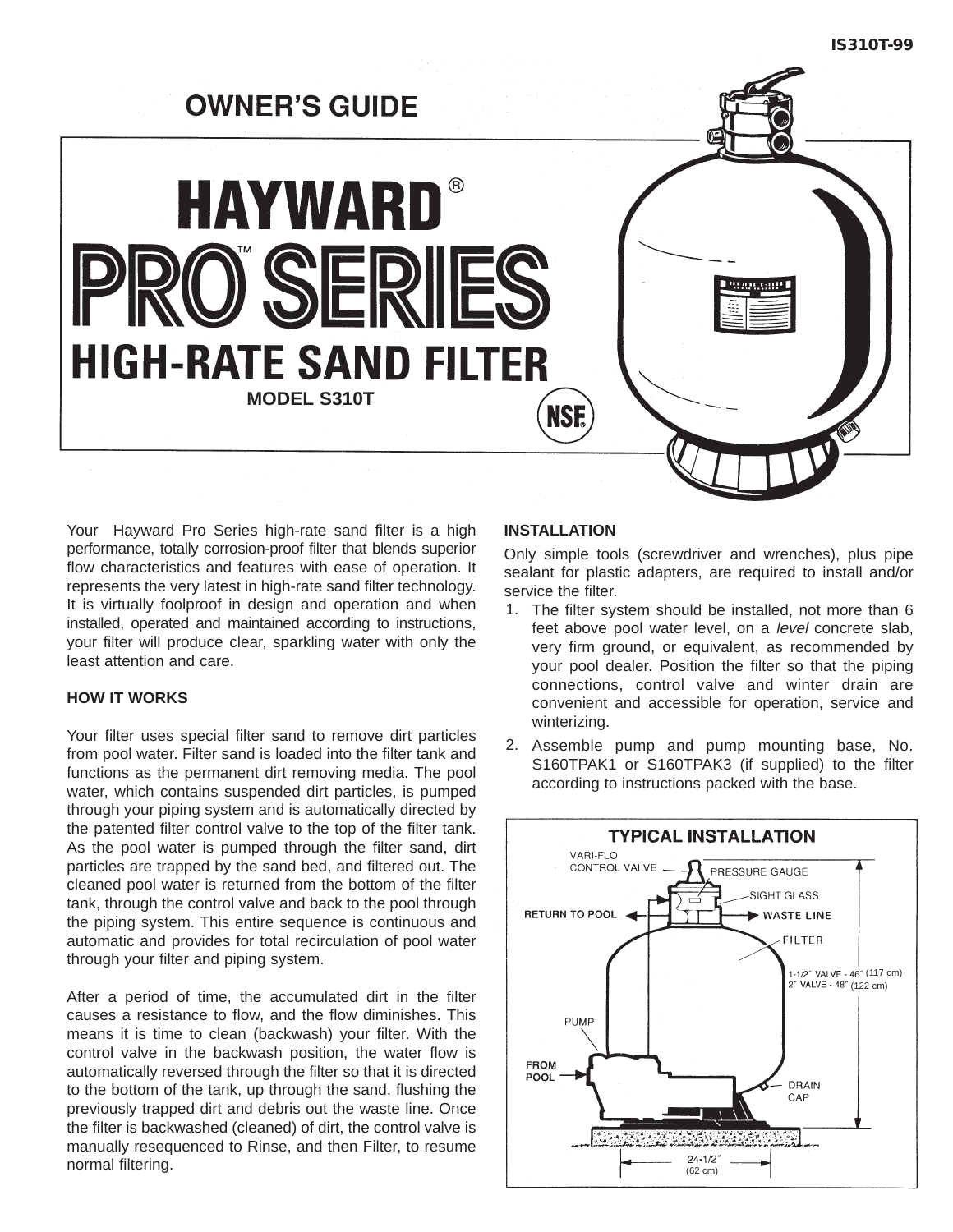# **SPECIFICATIONS**

|               | <b>EFFECTIVE</b>       |       | <b>DESIGN</b>     |           |     | <b>PRESSURE LOSS AT</b>  |                 | <b>MAXIMUM WORKING</b> |                      | <b>REQUIRED CLEARANCE</b> |                              |     | <b>MEDIA REQUIRED</b> |     |     |
|---------------|------------------------|-------|-------------------|-----------|-----|--------------------------|-----------------|------------------------|----------------------|---------------------------|------------------------------|-----|-----------------------|-----|-----|
| <b>MODEL</b>  | <b>FILTRATION AREA</b> |       | <b>FLOW RATE*</b> |           |     | <b>DESIGN FLOW RATE*</b> | <b>PRESSURE</b> |                        | SIDE<br><b>ABOVE</b> |                           | <b>AMOUNT</b><br><b>TYPE</b> |     |                       |     |     |
| <b>NUMBER</b> | ET:                    | $M^2$ | GPM               | <b>PM</b> | PSI | <b>BAR</b>               | PSI             | BAR                    | <b>INCH</b>          | <b>MM</b>                 | <b>INCH</b>                  | MM  | <b>FILTER SAND**</b>  | _BS | KGS |
| S310T         | 4.9                    | 0.46  | 98                | 37'       |     | 0.33                     | 50              | 3.45                   | 18                   | 457                       | 18                           | 457 | 0.45-0.55             | 500 | 227 |

\*Based on 20 GPM/ft.2 or 814 LPM/m2 (maximum allowable NSF rating). \*\*Also known as No. 20 or No. 1/2 Silica Sand.

| <b>PARTS</b>       |  |
|--------------------|--|
| <b>Model S310T</b> |  |
|                    |  |
|                    |  |
|                    |  |

 $\mathsf{l}$ 

| REF.<br>NO.    | PART NO.      | <b>DESCRIPTION</b>                                  | NO.<br>REQ'D. |
|----------------|---------------|-----------------------------------------------------|---------------|
| 1a             | SP071113      | Vari-Flo Control Valve - 1-1/2"                     | 1             |
| 1 <sub>b</sub> | SP071620      | Vari-Flo Control Valve - 2"                         | 1             |
| $\overline{2}$ | ECX27081      | Pressure Gauge                                      | 1             |
| 3              | GMX600F       | Valve/Tank O-Ring                                   | 1             |
| 4              | <b>SX310N</b> | Flange Clamp (Valve - Tank)                         | 1             |
| 5              | SX202S        | Sand Shield                                         | 1             |
| 6              | SX310AA1      | Filter Tank with Skirt,<br>Drain and Lateral Ass'y. | 1             |
| 7              | SX310DA       | Lateral Assembly with<br><b>Center Pipe</b>         | 1             |
| 8              | SX310HA       | Lateral                                             | 10            |
| 9              | <b>SX180G</b> | Gasket                                              | 1             |
| 10             | <b>SX180H</b> | Drain Cap                                           | 1             |
| 11             | SX310J        | Filter Support Stand (Skirt)                        | 1             |

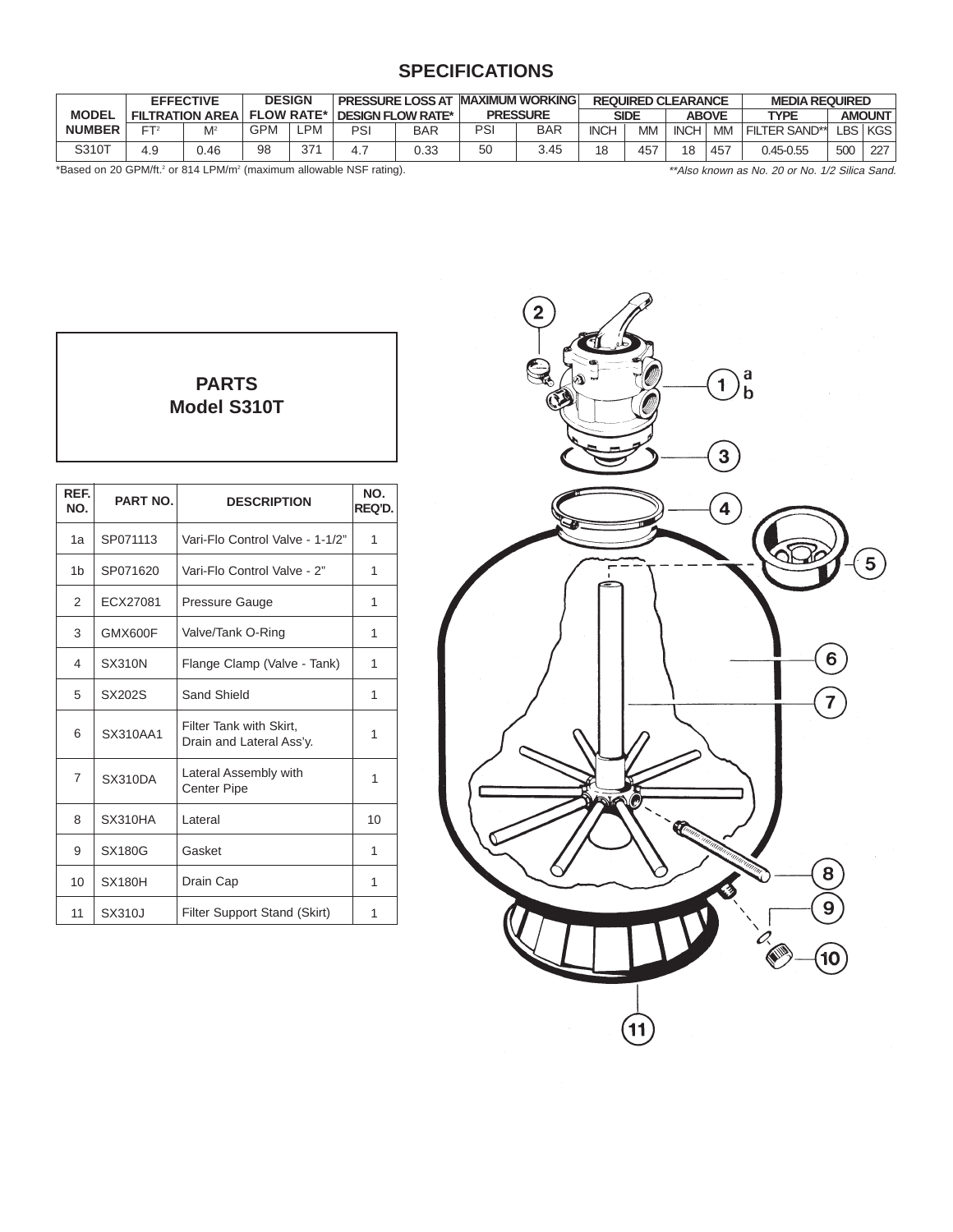- 3. Loading sand media. Filter sand media is loaded through the top opening of the filter.
	- a. Loosen flange clamp and remove Filter Control Valve (if previously installed).
	- b. Cap internal pipe with sand shield to prevent sand from entering it. Be sure pipe is securely in place in bottom underdrain hub.
	- c. We recommend filling tank approximately 1/2 way with water to provide a cushioning effect when the filter sand is poured in. This helps protect the underdrain laterals from excessive shock. (Be sure the winter drain cap is securely in place on drain pipe).
	- d. Carefully pour in correct amount and grade of filter sand, as specified. (Be sure center pipe remains centered in opening). Sand surface should be leveled and should come to about the middle of the filter tank. Remove sand shield from internal pipe.
- 4. Assemble Filter Control Valve to filter tank.
	- Place stainless steel valve flange clamp around neck a. of tank. Do not tighten. Wipe filter flange clean.
	- b. Insert Filter Control Valve (with valve/flange O-ring in place) into the tank neck, taking care that the center pipe slips into the hole in the bottom of the valve. Place clamp around valve flange and tank flange just enough so that the valve may be rotated on tank for final positioning.
	- c. Carefully screw pressure gauge, with pipe tape, into 1/4" tapped hole in valve body. Do not overtighten.
	- d. Connect pump to control valve opening marked PUMP according to instructions. After connections are made, tighten valve flange clamp with screwdriver, tapping around clamp with screwdriver handle to help seat valve flange clamp.
- 5. Make return to pool pipe connection to control valve opening marked RETURN and complete other necessary plumbing connections, suction lines to pump, waste, etc.
- 6. Make electrical connections to pump per pump instructions.
- 7. To prevent water leakage, be sure winter drain cap is securely in place and all pipe connections are tight.

#### **INITIAL START-UP OF FILTER**

- 1. Be sure correct amount of filter sand media is in tank and that all connections have been made and are secure.
- 2. Depress Vari-Flo control valve handle and rotate to BACKWASH\* position. (To prevent damage to control valve seal, always depress handle before turning.)
- 3. Prime and start pump according to pump instructions (be sure all suction and return lines are open), allowing the filter tank to fill with water. **CAUTION: All suction and discharge valves must be open when starting the system. Failure to do so could cause severe personal injury and/or property damage.** Once water flow is steady out the waste line, run the pump for at least 2 minutes. The initial backwashing of the filter is recommended to remove any impurities or fine sand

particles in the sand media.

- 4. Turn pump off and set valve to RINSE position. Start pump and operate until water in sight glass is clear—about 1/2 to 1 minute. Turn pump off, set valve to FILTER position and restart pump. Your filter is now operating in the normal filter mode, filtering particles from the pool water.
- 5. Adjust pool suction and return valves to achieve desired flow. Check system and filter for water leaks and tighten connections, bolts, nuts, as required.
- 6. Note the initial pressure gauge reading when the filter is clean. (It will vary from pool to pool depending upon the pump and general piping system). As the filter removes dirt and impurities from the pool water, the accumulation in the filter will cause the pressure to rise and flow to diminish. When the pressure gauge reading is 8-10 PSI (0.55-0.69 BAR) higher than the initial "clean" pressure you noted, it is time to backwash (clean) the filter (see BACKWASH under Filter Control Valve Functions.)

**NOTE: During initial clean-up of the pool water it may be necessary to backwash frequently due to the unusually heavy initial dirt load in the water.**

**IMPORTANT: To prevent unnecessary strain on piping system and valving, always shut off pump before switching Filter Control Valve positions.**

To prevent damage to the pump and filter and for proper operation of the system, clean pump strainer and skimmer baskets regularly.

#### **FILTER CONTROL VALVE FUNCTIONS**

**FILTER**—Set valve to FILTER for normal filtering. Also use for regular vacuuming.

**BACKWASH**—For cleaning filter. When filter pressure gauge rises 8-10 PSI (0.55-0.69 BAR) above start-up (clean pressure):

Stop the pump, set valve to BACKWASH. Start pump and backwash until water in sight glass is clear. Approximately 2 minutes or less depending on dirt accumulation. Proceed to RINSE.

**RINSE**—After backwashing, with pump off, set valve to RINSE. Start pump and operate for about 1/2 to 1 minute. This ensures that all dirty water from backwashing is rinsed out of the filter to waste, preventing possible return to the pool. Stop pump, set valve to FILTER, and start pump for normal filtering.

**WASTE**—To bypass filter for draining or lowering water level and for vacuuming heavy debris directly to waste.

**RECIRCULATE**—Water is recirculated through the pool system, bypassing the filter.

**CLOSED**—Shuts off flow from pump to filter.

**VACUUMING**—Vacuuming can be performed directly into the filter. When vacuuming heavy debris loads, set valve to WASTE position to bypass the filter and vacuum directly out to waste.